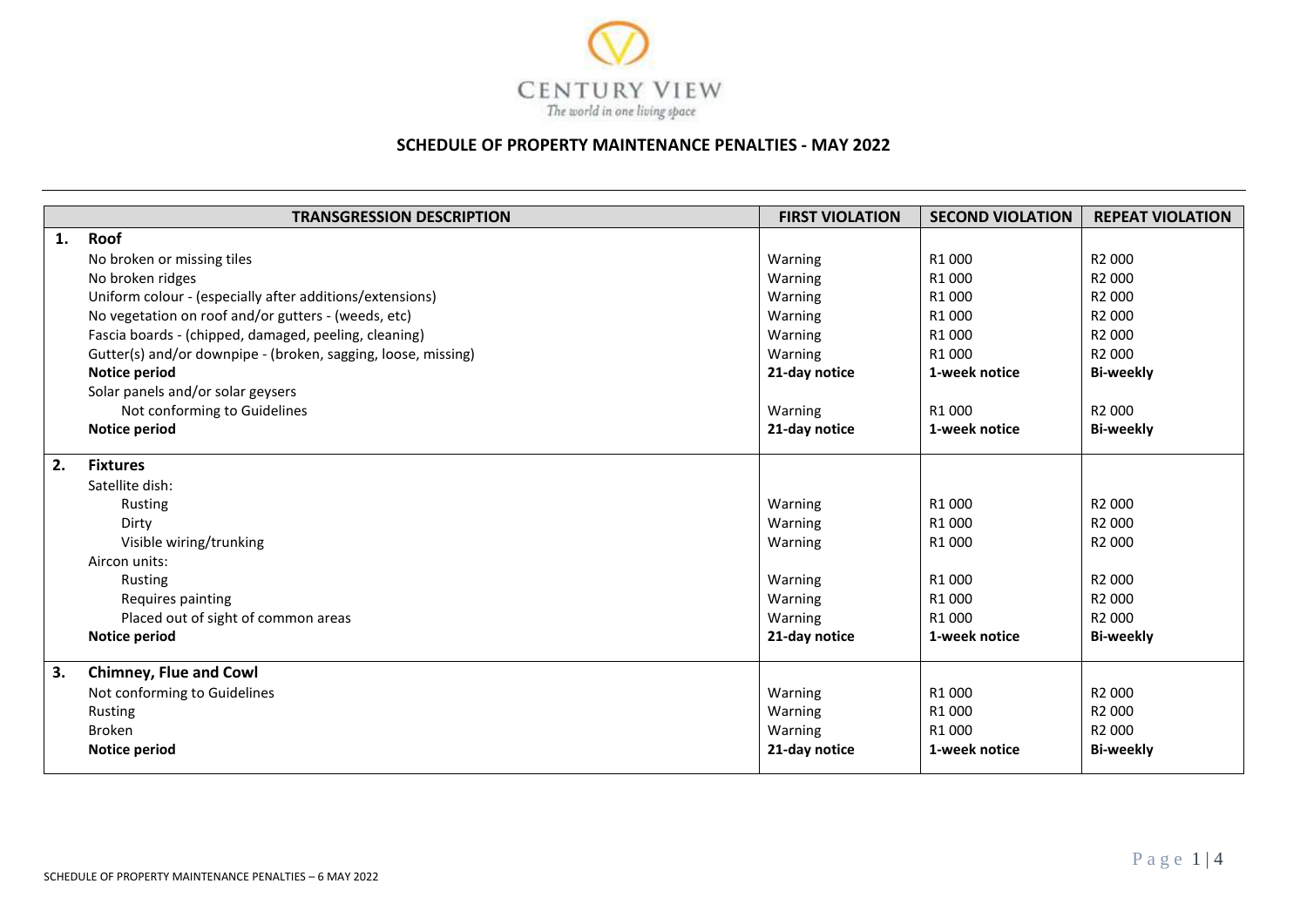

| <b>TRANSGRESSION DESCRIPTION</b> |                                                      | <b>FIRST VIOLATION</b> | <b>SECOND VIOLATION</b> | <b>REPEAT VIOLATION</b> |
|----------------------------------|------------------------------------------------------|------------------------|-------------------------|-------------------------|
| 4.                               | <b>Windows</b>                                       |                        |                         |                         |
|                                  | Aluminium frame not conforming to Guidelines         | Warning                | R1000                   | R2 000                  |
|                                  | Broken/damaged glass                                 | Warning                | R1 000                  | R2 000                  |
|                                  | Covering not blinds, shutters or curtains            | Warning                | R1000                   | R2 000                  |
|                                  | Film - peeling, cracking                             | Warning                | R1000                   | R2 000                  |
|                                  | Notice period                                        | 1-week notice          | 1-week notice           | <b>Bi-weekly</b>        |
| 5.                               | Garage                                               |                        |                         |                         |
|                                  | Not conforming to Guidelines                         | Warning                | R1 000                  | R2 000                  |
|                                  | Cleaning                                             | Warning                | R1 000                  | R2 000                  |
|                                  | Rusting, corrosion                                   | Warning                | R1000                   | R2 000                  |
|                                  | Broken/damaged, mechanism working smoothly           | Warning                | R1 000                  | R2 000                  |
|                                  | Notice period                                        | 21-day notice          | 1-week notice           | <b>Bi-weekly</b>        |
| 6.                               | <b>Exterior painting</b>                             |                        |                         |                         |
|                                  | Main structure (or portion of):                      |                        |                         |                         |
|                                  | Colour not in accordance with permitted colour chart | Warning                | R1000                   | R2 000                  |
|                                  | Soiling/staining                                     | Warning                | R1 000                  | R2 000                  |
|                                  | Flattening stage 1: chalking/discoloration           | Warning                | R1000                   | R2 000                  |
|                                  | Flattening stage 2: erosion/cracking/peeling         | Warning                | R1000                   | R2 000                  |
|                                  | Failure                                              | Warning                | R1 000                  | R2 000                  |
|                                  | Boundary walls (or portion of):                      |                        |                         |                         |
|                                  | Colour not in accordance with permitted colour chart | Warning                | R1 000                  | R2 000                  |
|                                  | Soiling/staining                                     | Warning                | R1000                   | R2 000                  |
|                                  | Flattening stage 1: chalking/discoloration           | Warning                | R1000                   | R2 000                  |
|                                  | Flattening stage 2: erosion/cracking/peeling         | Warning                | R1 000                  | R2 000                  |
|                                  | Failure                                              | Warning                | R1000                   | R2 000                  |
|                                  | Notice period                                        | 30-day notice          | 1-week notice           | <b>Bi-weekly</b>        |
| 7.                               | Gates (security and/or side gates)                   |                        |                         |                         |
|                                  | Rusting                                              | Warning                | R1 000                  | R2 000                  |
|                                  | Soiling/stained                                      | Warning                | R1 000                  | R2 000                  |
|                                  | Broken/damaged                                       | Warning                | R1000                   | R2 000                  |
|                                  | Requires painting/varnishing                         | Warning                | R1000                   | R2 000                  |
|                                  | Notice period                                        | 14-day notice          | 1-week notice           | <b>Bi-weekly</b>        |
|                                  |                                                      |                        |                         |                         |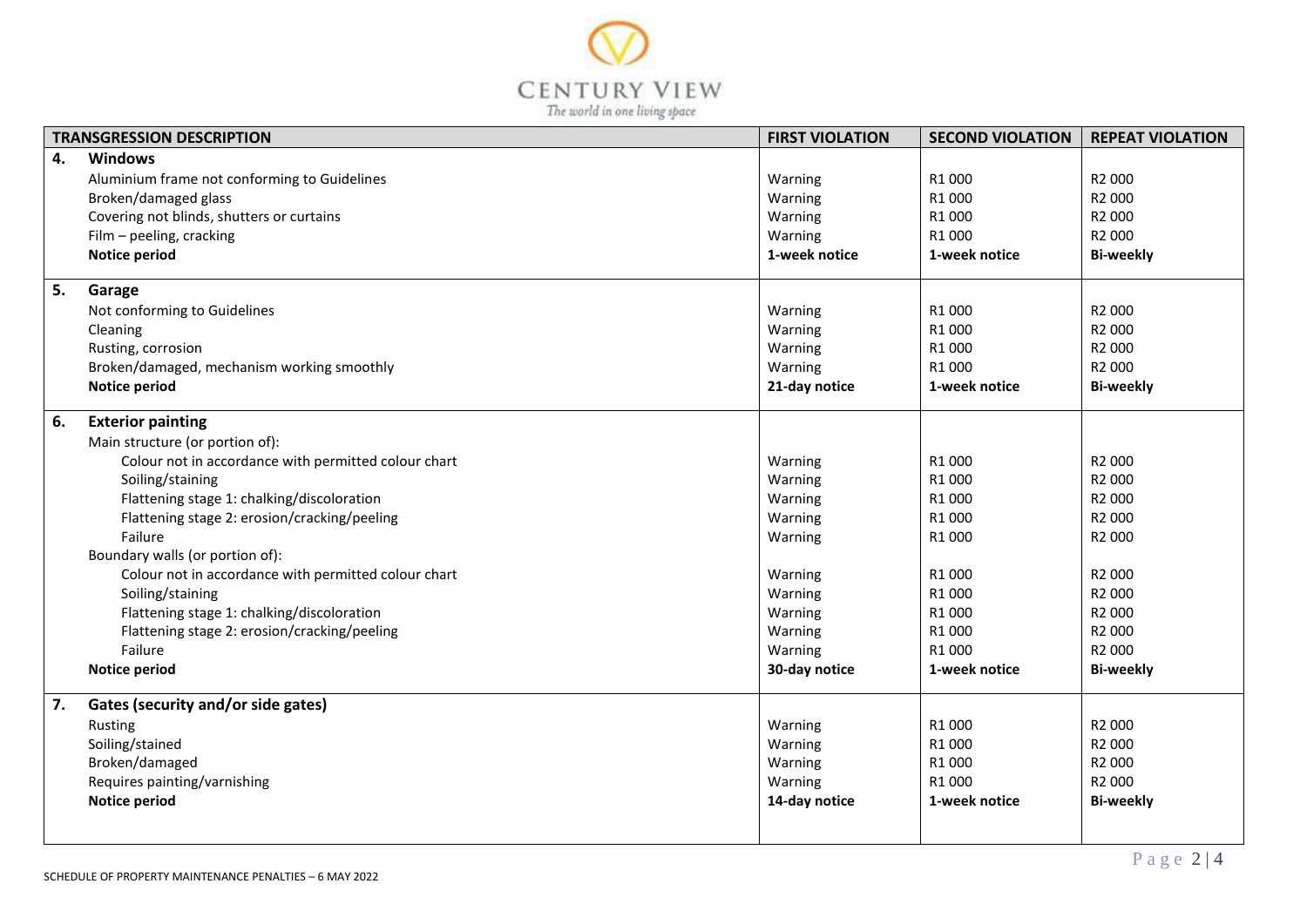

| <b>TRANSGRESSION DESCRIPTION</b>                                                                         |                                                                                             | <b>FIRST VIOLATION</b> | <b>SECOND VIOLATION</b> | <b>REPEAT VIOLATION</b> |
|----------------------------------------------------------------------------------------------------------|---------------------------------------------------------------------------------------------|------------------------|-------------------------|-------------------------|
| 8.                                                                                                       | Verges/Sidewalk*                                                                            |                        |                         |                         |
|                                                                                                          | Driveways:                                                                                  |                        |                         |                         |
|                                                                                                          | Broken/damaged cobbles/pavers                                                               | Warning                | R1000                   | R2 000                  |
|                                                                                                          | Painting                                                                                    | Warning                | R1000                   | R2 000                  |
|                                                                                                          | Structural failure                                                                          | Warning                | R1000                   | R <sub>2</sub> 000      |
|                                                                                                          | <b>Notice period</b>                                                                        | 21-day notice          | 1-week notice           | <b>Bi-weekly</b>        |
|                                                                                                          | Pebbled areas:                                                                              |                        |                         |                         |
|                                                                                                          | Weed free                                                                                   | Warning                | R1000                   | R2 000                  |
|                                                                                                          | Plastic reveal                                                                              | Warning                | R1000                   | R2 000                  |
|                                                                                                          | Uniform pebble colour/style                                                                 | Warning                | R1000                   | R <sub>2</sub> 000      |
|                                                                                                          | Vegetation:                                                                                 |                        |                         |                         |
|                                                                                                          | Not conforming to plant species Guidelines                                                  | Warning                | R1000                   | R2 000                  |
|                                                                                                          | Weed free                                                                                   | Warning                | R1000                   | R2 000                  |
|                                                                                                          | Edging                                                                                      | Warning                | R1000                   | R2 000                  |
|                                                                                                          | Healthy, neat and tidy condition                                                            | Warning                | R1000                   | R2 000                  |
|                                                                                                          | Trees - canopy trimmed                                                                      | Warning                | R1000                   | R2 000                  |
|                                                                                                          | Not watered                                                                                 | Warning                | R1000                   | R <sub>2</sub> 000      |
|                                                                                                          | Lawns:                                                                                      |                        |                         |                         |
|                                                                                                          | Lawn trimmed - healthy, neat and tidy condition                                             | Warning                | R1000                   | R2 000                  |
|                                                                                                          | Weed free                                                                                   | Warning                | R1000                   | R2 000                  |
|                                                                                                          | Edging                                                                                      | Warning                | R1000                   | R2 000                  |
|                                                                                                          | Not watered, uniformly green                                                                | Warning                | R1000                   | R <sub>2</sub> 000      |
|                                                                                                          | Needs replacement/resurfacing                                                               | Warning                | R1000                   | R2 000                  |
|                                                                                                          | Artificial lawn - no lifting/damage                                                         | Warning                | R1000                   | R2 000                  |
|                                                                                                          | <b>Notice period</b>                                                                        | 1-week notice          | 1-week notice           | <b>Bi-weekly</b>        |
|                                                                                                          | Building and/or Garden - Rubble/Refuse:                                                     |                        |                         |                         |
|                                                                                                          | No rubble may be stored, dumped or discarded on verge                                       | R1 000                 | R1000                   | R2 000                  |
|                                                                                                          | No refuse may be stored, dumped or discarded on verge outside permitted times of collection | R1 000                 | R1000                   | R2 000                  |
|                                                                                                          | <b>Notice period</b>                                                                        | 1-week notice          | 1-week notice           | <b>Bi-weekly</b>        |
| *defined as the common area between the boundary wall and roadway/boundary on all sides of a residential |                                                                                             |                        |                         |                         |
| property (the Erf) and is not part of the defined maintenance area of the CVPOA itself                   |                                                                                             |                        |                         |                         |
|                                                                                                          |                                                                                             |                        |                         |                         |